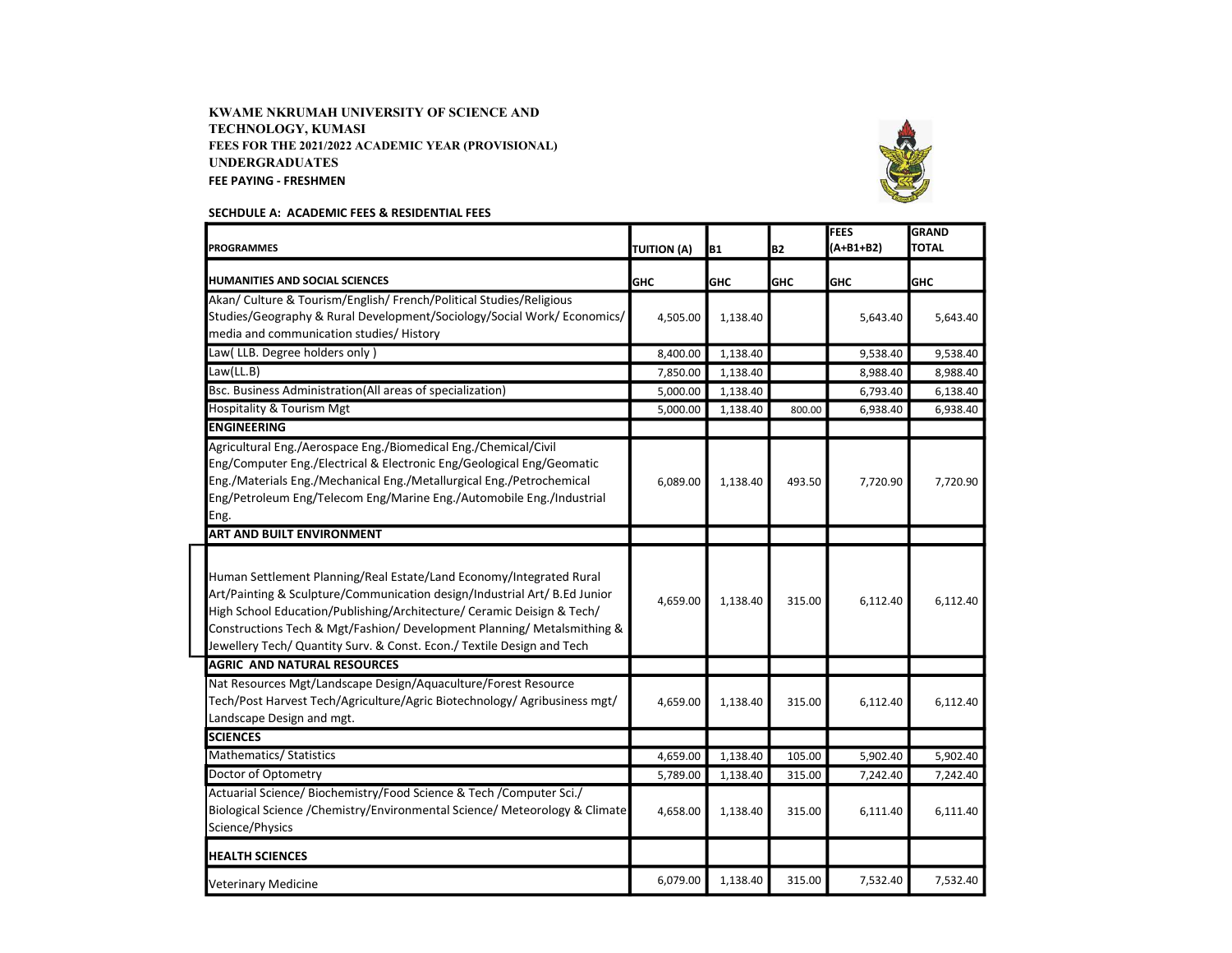| Pharm D(Dortor of Pharmacy)                                 | 6,395.00 | 1,138.40 | 315.00 | 7,848.40  | 7,848.40  |
|-------------------------------------------------------------|----------|----------|--------|-----------|-----------|
| Pharm D(Dortor of Pharmacy)Top-Up                           | 8,859.00 | 1,138.40 |        |           | 9,997.40  |
| <b>Herbal Medicine</b>                                      | 6,393.00 | 1,330.60 | 420.00 | 8,143.60  | 8,143.60  |
| BSc. Emergency Nursing/Nursing/Midwifery                    | 4,658.00 | 1,138.40 | 315.00 | 6,111.40  | 6,111.40  |
| BSc. Community Health Nursing(Sandwich)                     | 2,933.70 | 1,138.40 | 105.00 | 4,177.10  | 4,177.10  |
| BSc. Midwifery (Sandwich)                                   | 2,933.70 | 1,138.40 | 105.00 | 4,177.10  | 4,177.10  |
| BSc. Nursing(Sandwich)                                      | 2,933.70 | 1,138.40 | 105.00 | 4,177.10  | 4,177.10  |
| Medical Lab Tech/Medical Imaging/Physiotherapy & Sports Sci | 4,658.00 | 1,138.40 | 315.00 | 6,111.40  | 6,111.40  |
| Disability & Rehab.                                         | 4,657.00 | 1,138.40 | 315.00 | 6,110.40  | 6,110.40  |
| Physician Assistantship                                     | 5,000.00 | 1,138.40 | 315.00 | 6,453.40  | 6,453.40  |
| Human Biology (Medicine) / Dental Surgery                   | 9,383.00 | 1,138.40 | 315.00 | 10,836.40 | 10,836.40 |
|                                                             |          |          |        |           |           |

| <b>OTHERS (B1)</b>              | <b>GHC</b> | <b>Additional Charges (B2)</b>   | <b>GHC</b> |
|---------------------------------|------------|----------------------------------|------------|
| Examination                     | 251.00     | <b>Practicals Fees</b>           | 210.00     |
| Matriculation                   | 15.75      | Field Trip                       | 105.00     |
| <b>Health Care</b>              | 63.00      | Protective Clothing(Engineering) | 178.50     |
| <b>Technology Service (ICT)</b> | 210.00     | <b>Hospitality &amp; Tourism</b> | 800.00     |
| Physical Development Levy       | 42.00      | Total                            | 1,293.50   |
| Student Guide                   | 23.10      |                                  |            |
| <b>Identity Card</b>            | 15.75      | <b>Residential Fees</b>          | <b>GHC</b> |
| <b>Medical Examination</b>      | 42.00      | Residential Facility User Fees   | 756.00     |
| <b>Students Integration Fee</b> | 36.75      | <b>Hall Dues</b>                 | 68.25      |
| Library fee                     | 31.50      | Hall Dev't Fund                  | 52.50      |
| <b>Communication Skills</b>     | 12.60      | Fuel for generators              | 52.50      |
| Paperless Communication         | 95.00      | Utilities                        | $\sim$     |
| <b>NUGS Dues</b>                | 8.40       | Hall ICT Fees                    | 73.50      |
| <b>SRC Devt Fund</b>            | 57.75      | Total                            | 1,002.75   |
| <b>SRC Welfare Fund</b>         | 21.00      |                                  |            |
| <b>Endowment Fund</b>           | 10.50      |                                  |            |
| <b>SRC Dues</b>                 | 36.75      |                                  |            |
| Sports Fees                     | 31.50      |                                  |            |
| Focus FM                        | 6.30       |                                  |            |
| College Dues                    | 57.75      |                                  |            |
| Campus Bus                      | 70.00      |                                  |            |
| Sub Total                       | 1,138.40   |                                  |            |

| <b>Additional Charges (B2)</b>    | GHC      |
|-----------------------------------|----------|
| <b>Practicals Fees</b>            | 210.00   |
| <b>Field Trip</b>                 | 105.00   |
| Protective Clothing (Engineering) | 178.50   |
| Hospitality & Tourism             | 800.00   |
| otal                              | 1,293.50 |

| <b>Residential Fees</b>               | <b>GHC</b> |
|---------------------------------------|------------|
| <b>Residential Facility User Fees</b> | 756.00     |
| <b>Hall Dues</b>                      | 68.25      |
| Hall Dev't Fund                       | 52.50      |
| Fuel for generators                   | 52.50      |
| <b>Utilities</b>                      |            |
| Hall ICT Fees                         | 73.50      |
| Total                                 | 1,002.75   |